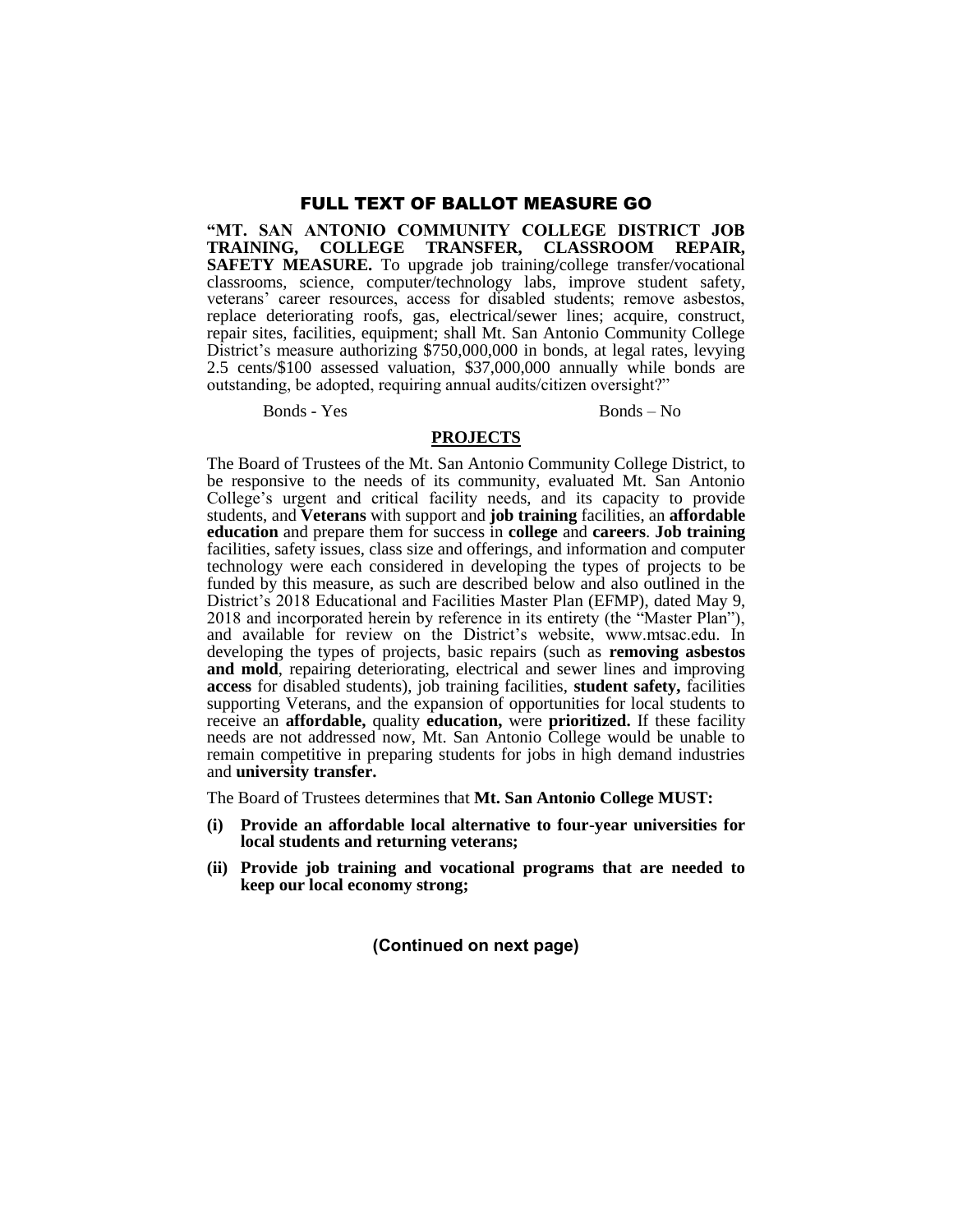- **(iii) Respond to the changing economy by upgrading classrooms and labs so students have up-to-date skills and access to modern technology;**
- **(iv) Ensure that Mt. San Antonio College expands access so more students can enroll in high-quality and affordable education programs to help students transfer to a four year college and allow high school students to get a jumpstart taking college courses.**

The following types of projects which are authorized to be undertaken at Mt. San Antonio College, include:

#### **PROVIDE AN AFFORDABLE EDUCATION IN A SAFE ENVIRONMENT FOR LOCAL STUDENTS AND VETERANS:**

#### **Basic Upgrade Projects Needed Allow Mt. San Antonio College to Provide Job Training and Vocational Programs That Are Needed To Keep the Local Economy Strong**

**Goals and Purposes: Several buildings at Mt. San Antonio College are over 75-years old and need basic improvements. Funds will be used to remove asbestos, repair leaky roofs and deteriorating restrooms and plumbing, improve handicapped accessibility, update the storm water system to prevent water pollution, replace outdated electrical and air-conditioning systems and upgrade security and fire safety systems.**

**Mt. San Antonio College is an essential resource for students seeking vocational education that provides the job training, technical knowledge, and specialized skills to compete for good paying, modern careers. This bond measure will upgrade workforce development programs to train and prepare students for today's in-demand jobs and a competitive global economy.**

- Improve access to college facilities for people with disabilities.
- Repair deteriorating gas, electrical and sewer lines.
- Repair or replace leaky roofs, 40-year old plumbing, electrical and heating systems, decaying walls and drainage systems.
- Upgrade aging, seismically unsafe buildings and facilities.
- Improve college safety and security systems, including fire security and sprinklers, safety lighting, security door locks, security cameras and **emergency communication systems**.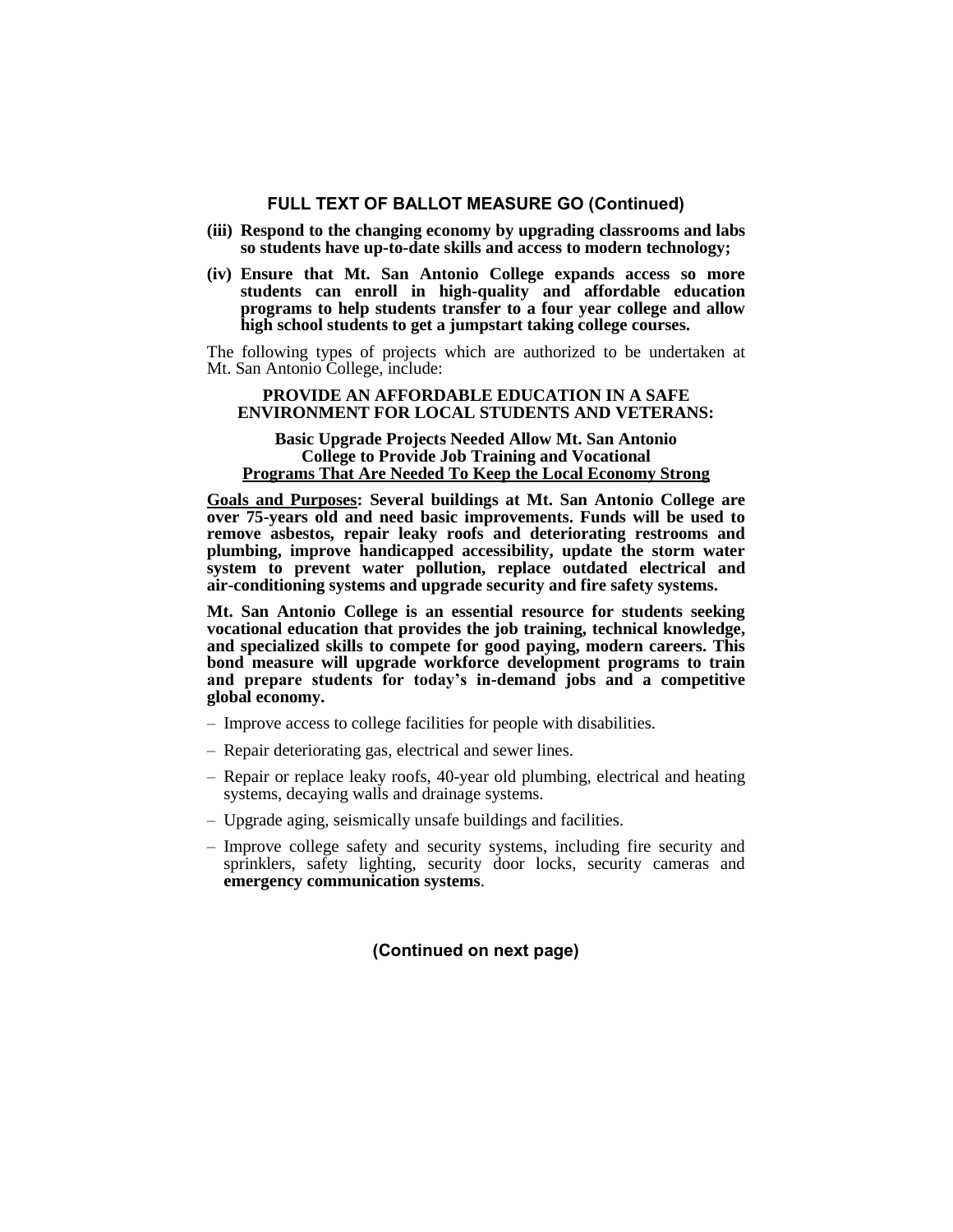## **PROVIDE EARLY COLLEGE, JOB TRAINING AND COLLEGE TRANSFER:**

### **Classroom and Program Improvements To Help Local Students and Veterans Transfer to Four-Year Universities; Be Trained For Good Paying, Modern Careers; or Allow High School To Jumpstart Earning College Credits**

**Goal and Purpose: Mt. San Antonio College's high-quality and affordable education programs help students to transfer to four-year universities and allow high school students to get a jumpstart on earning college credit by taking college courses. This measure will ensure that Mt. SAC can expand access so more students can attend college.**

**Mt. San Antonio College serves over a thousand military veterans, many of whom have recently returned from war zones. This measure will upgrade and expand facilities for veteran services and job training so returning Service Members receive the academic and career counseling and support they need to complete their education and enter the civilian workforce.**

- Expand vocational training facilities/programs for disabled students.
- Upgrade science, computer and technology labs; construct new permanent buildings.
- Expand career and academic counseling facilities/resources for students.
- Upgrade job training and vocational classrooms.
- Repair deteriorating classrooms and facilities.

In addition to the listed types of projects stated above, the types of authorized projects of the measure also include the acquisition of a variety of instructional, maintenance and operational equipment, including interim funding incurred to advance fund projects and the refinancing of outstanding lease obligations, payment of the costs of preparation of all facility planning, fiscal reporting, facility studies, assessment reviews, facility master plan preparation and updates, environmental studies (including environmental investigation, remediation and monitoring), design and construction documentation, and temporary housing of dislocated college activities caused by construction projects. In addition to the projects listed above, repair, renovation and construction projects may include, but not be limited to, some or all of the following: renovate student and staff restrooms; replace aging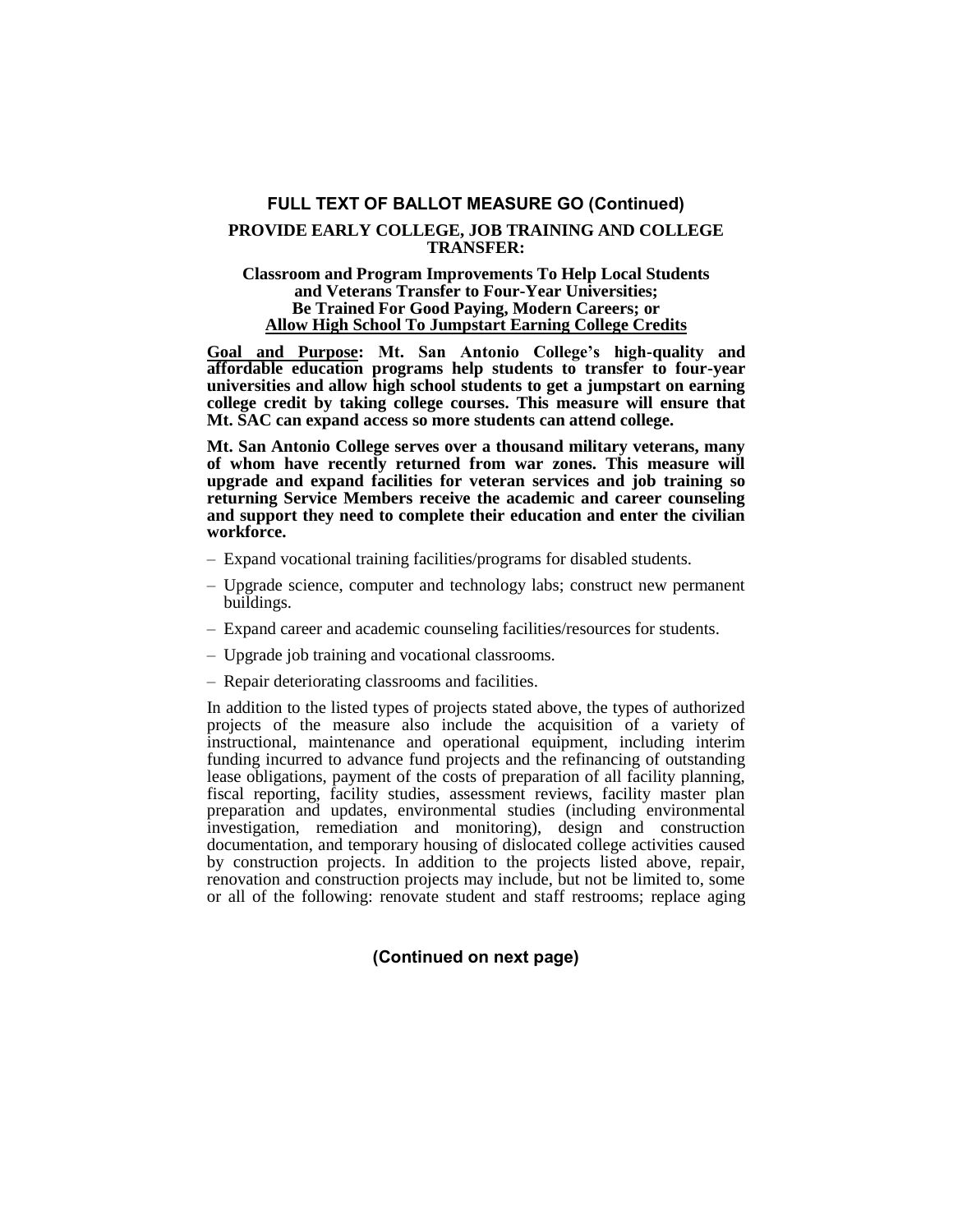electrical and plumbing systems; repair and replace heating, ventilation and air conditioning systems; acquire vehicles; upgrade of facilities for energy efficiencies including the installation of solar panels or arrays; repair and replace worn-out and leaky roofs, windows, walls doors and drinking fountains; replace or remove outdated buildings and classrooms and construct new classrooms and support buildings; install wiring and electrical systems to safely accommodate computers, technology and other electrical devices and needs; upgrade facilities to meet current environmental sustainability and State compliance standards; repair and replace fire alarms, emergency communications and security systems; upgrade, resurface, replacing or relocate hard courts, fields, turf and irrigation systems; install artificial turf on athletic fields; upgrade classrooms; build new facilities as described in the Facilities Master Plan, including, science building, student center, indoor/outdoor physical education facilities, library/learning resource center, adult education, auditorium, bookstore, fine arts, Makerspace, continuing education, student services, technical education, transit center, parking structures, tennis courts/parking, gym, wellness center, physical education complex (including stadium); major renovation projects include the construction, expansion, upgrade or reconfiguration of facilities including college service buildings  $6$  and 23, general instruction classroom buildings (28AB), humanities and social sciences (26ABCD), science classrooms (7 and 60) and student services (9B); smaller projects include improvements to Brackett Field, fire training facilities, Heritage Hall, Maintenance and Operations Building 47, Receiving and Transportation Building 48, reuse depot, sand volleyball courts, athletic toilet rooms and concessions, and Studio Theater 2T; upgrade, resurface and recondition existing parking lots, roads and sidewalks; repair, upgrade and install interior and exterior lighting systems; replace water lines and valves and sewer lines; construct, upgrade, acquire or expand farm precinct (including Farm Road realignment), natural habitat and urban forest upgrades, multi-use classrooms and labs, swing space, outdoor classrooms/ performance space, field lights, bleachers, press box, track replacement, and collaborative office suites; improve water conservation and energy efficiency; acquire land; replace existing window systems with energy-efficient systems to reduce costs; improve insulation, weatherproofing and roofs to reduce costs; improve access for the disabled; install and repair fire safety equipment, including alarms, smoke detectors, sprinklers, emergency lighting, and fire safety doors; replace broken concrete walks, deteriorated asphalt; replace/upgrade existing signage to reflect wayfinding master plan, bells and clocks; demolition of unsafe facilities; install or upgrade new security systems, such as security (surveillance) cameras,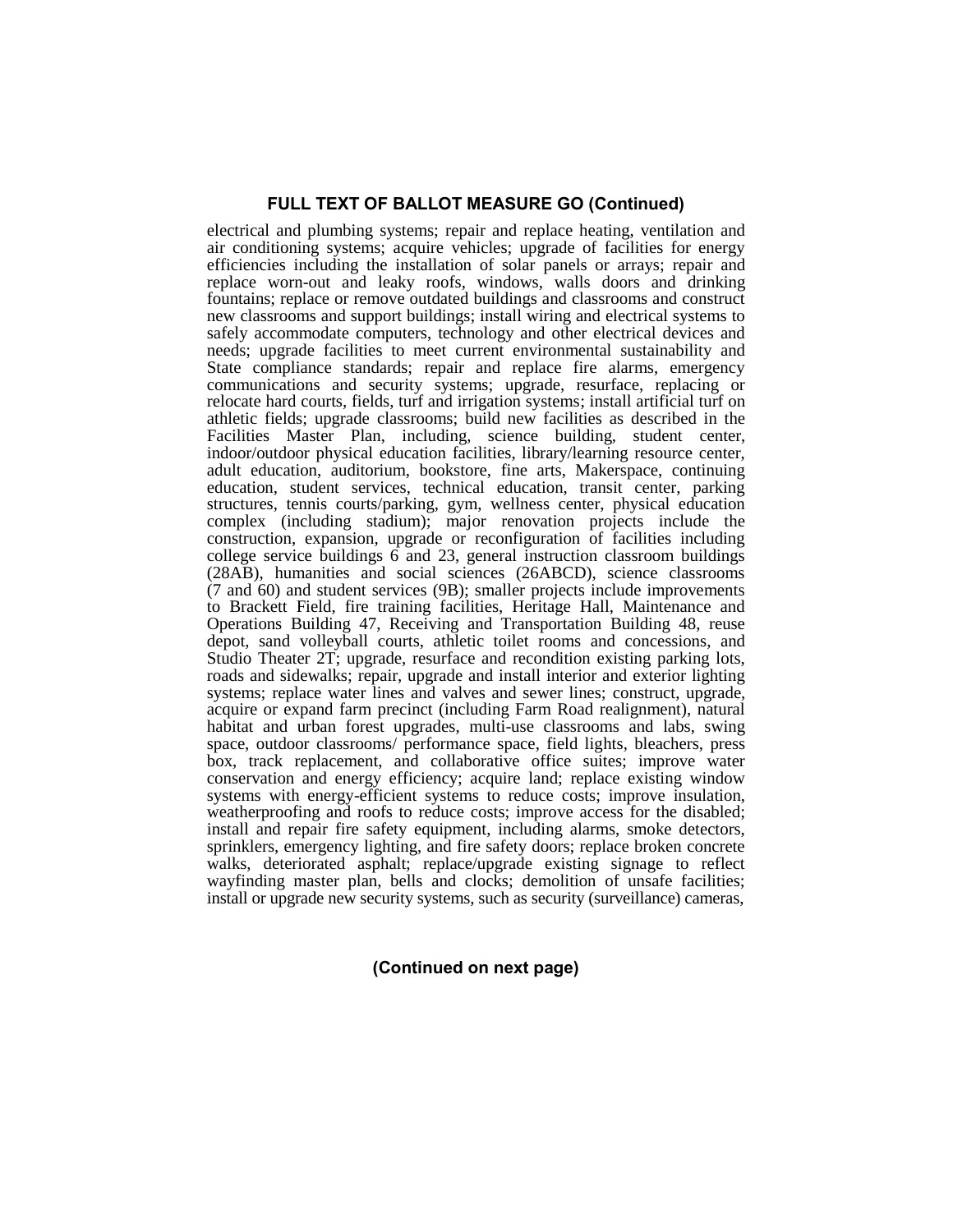burglar alarms, handrails, outdoor lighting, fencing, landscaping, gates, gateways and classroom door locks; replace sewer lines and improve drainage systems to prevent flooding; upgrade roadway and pedestrian paths and pathways and bridges for improved safety and access for emergency vehicles, site parking, utilities and grounds; and all projects authorized by the District's Measure RR, approved by the voters on November 4, 2008 along with the refinancing of bond anticipation notes issued to fund Measure RR projects. The upgrading of technology infrastructure includes, but is not limited to, upgrading classroom technology, expanding wireless internet access throughout both college campuses, acquire portable interface devices, servers, switches, routers, modules, sound projection systems, information systems, printers, digital white boards, upgrade voice-over-IP, communication systems, audio/visual and telecommunications systems, call manager and network security/firewall, Internet connectivity, wireless systems, technology infrastructure, and other miscellaneous IT and instructional equipment, DATA storage, fiber/copper infrastructure, phones, identity access cards and the creation and funding of a technology endowment.

The listed projects will be completed as needed. Each project is assumed to include its share of furniture, equipment, architectural, engineering, and similar planning costs, program/project management, staff training expenses, a customary contingency, and costs associated with the Total Cost of Ownership of facilities and equipment. The allocation of bond proceeds may be affected by the final costs of each project. Some projects may be undertaken as joint use projects in cooperation with other local public or non-profit agencies. The budget for each project is an estimate and may be affected by factors beyond the District's control. The final cost of each project will be determined as plans and construction documents are finalized, construction bids are received, construction contracts are awarded and projects are completed. Based on the final costs of each project, certain of the projects described above may be delayed or may not be completed. Demolition of existing facilities and reconstruction of facilities scheduled for repair and upgrade may occur, if the Board determines that such an approach would be more cost-effective in creating more enhanced and operationally efficient campuses. Necessary site preparation/restoration may occur in connection with new construction, renovation or remodeling, or installation or removal of relocatable classrooms, including ingress and egress, removing, replacing, or installing irrigation, utility lines, trees and landscaping, relocating fire access roads, and acquiring any necessary easements, licenses, or rights of way to the property. Proceeds of the bonds may be used to pay or